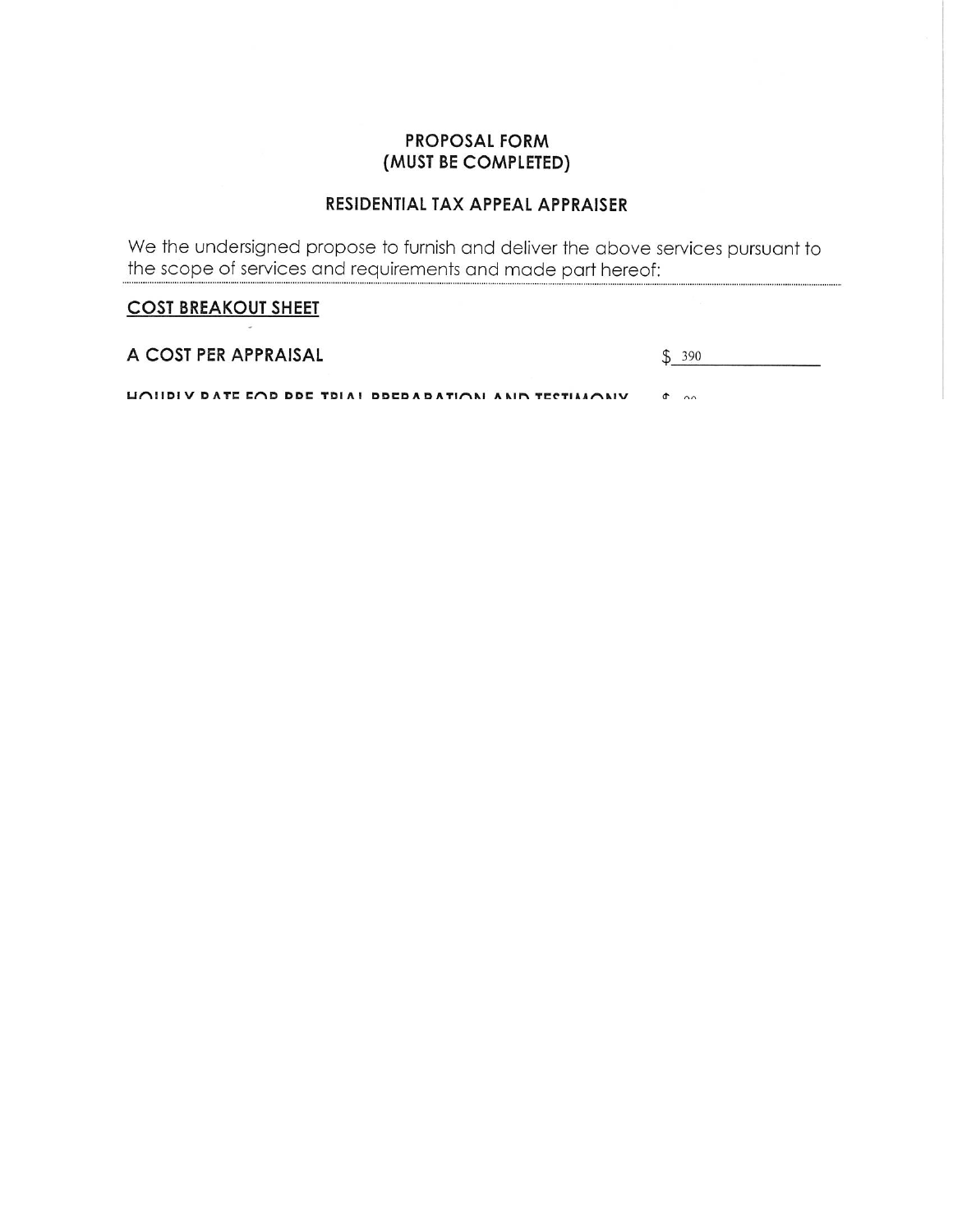RE: RFP for Residential Tax Appeal Appraisal Services

West Deptford Township Wenonah Borough City of Woodbury Rowan University

More than 50 various municipalities and agencies throughout Southern New Jersey.

## **Appraisal Cost Details**

Usually, real estate appraisals are contracted on a flat fee basis, the price of which is negotiated by the two parties. However, when time is necessary for matters other than preparation of the appraisal, such as, but not limited to, meetings, pre-trial conferences, hearings, testimony, court appearances, etc., that time is billed on a per diem basis at the following hourly rates:

| Robert M. Sapio, Jr.       | \$125 |
|----------------------------|-------|
| Michael S. Sapio, MAI      | \$125 |
| William J. Sapio, MAI      | \$125 |
| Errett L. Vielehr, CTA     | \$125 |
| Nicholas Sapio             | \$125 |
| Michael A. Descano         | \$125 |
| Peter McCaffrey            | \$95  |
| All Other Staff Appraisers | \$90  |

Flat fees and hourly rates include all items of production, typing, reproduction, mailing, etc.

Also enclosed are the resumes of myself and each of our staff members, and related documents.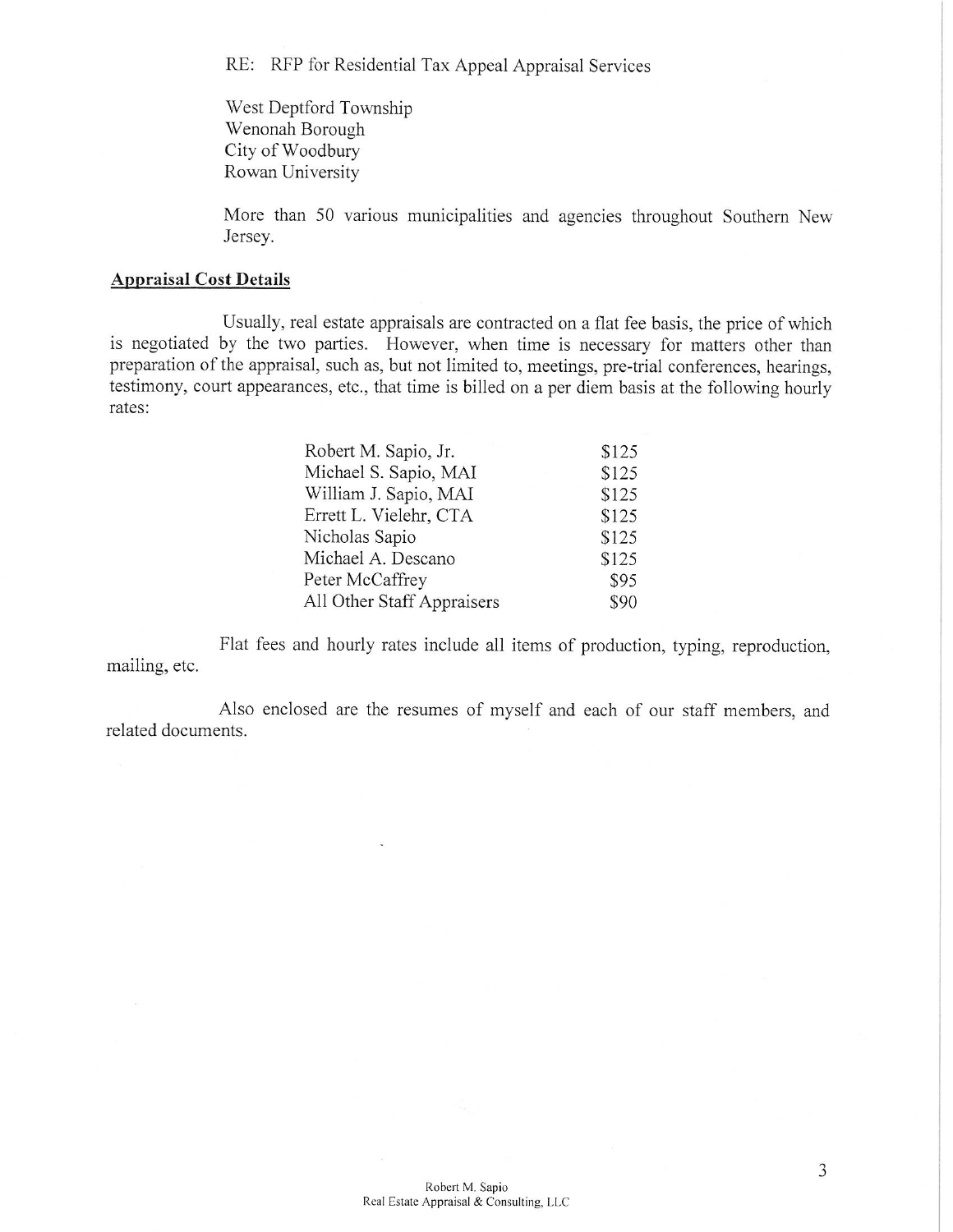## **PROPOSAL FORM** (MUST BE COMPLETED)

#### RESIDENTIAL TAX APPEAL APPRAISER

We the undersigned propose to furnish and deliver the above services pursuant to the scope of services and requirements and made part hereof:

#### **COST BREAKOUT SHEET**

A COST PER APPRAISAL

 $$500$  to \$7,500\*

\*Each appraisal is quoted on a per property basis. HOURLY RATE FOR PRE-TRIAL PREPARATION AND TESTIMONY

\$\$115.00/hour

## (ORIGINAL SIGNATURE BY AUTHORIZED REPRESENTATIVE)

The undersigned is a Corporation, Partnership or Individual under the laws of the State of New Jersey having its principal office at 299 Ward St, Suite C, Hlghtstown, NJ

**COMPANY** Sockler Realty Services Group, Inc.

**ADDRESS** 

299 Ward Street, Suite C

**ADDRESS** Hightstown, NJ 08520

 $FED. ID#$ 

**NAME** 

Peter Sockler

**TELEPHONE** 609-918-1000

FAX<br>609-918-1006

EMAIL pete@srsgi.com

| DATE December 1, 2017 |                                                      |  |
|-----------------------|------------------------------------------------------|--|
| <b>SIGNATURE</b>      | $\mathscr{P}$ $\mathscr{L}$<br><b>TOO OF THE USE</b> |  |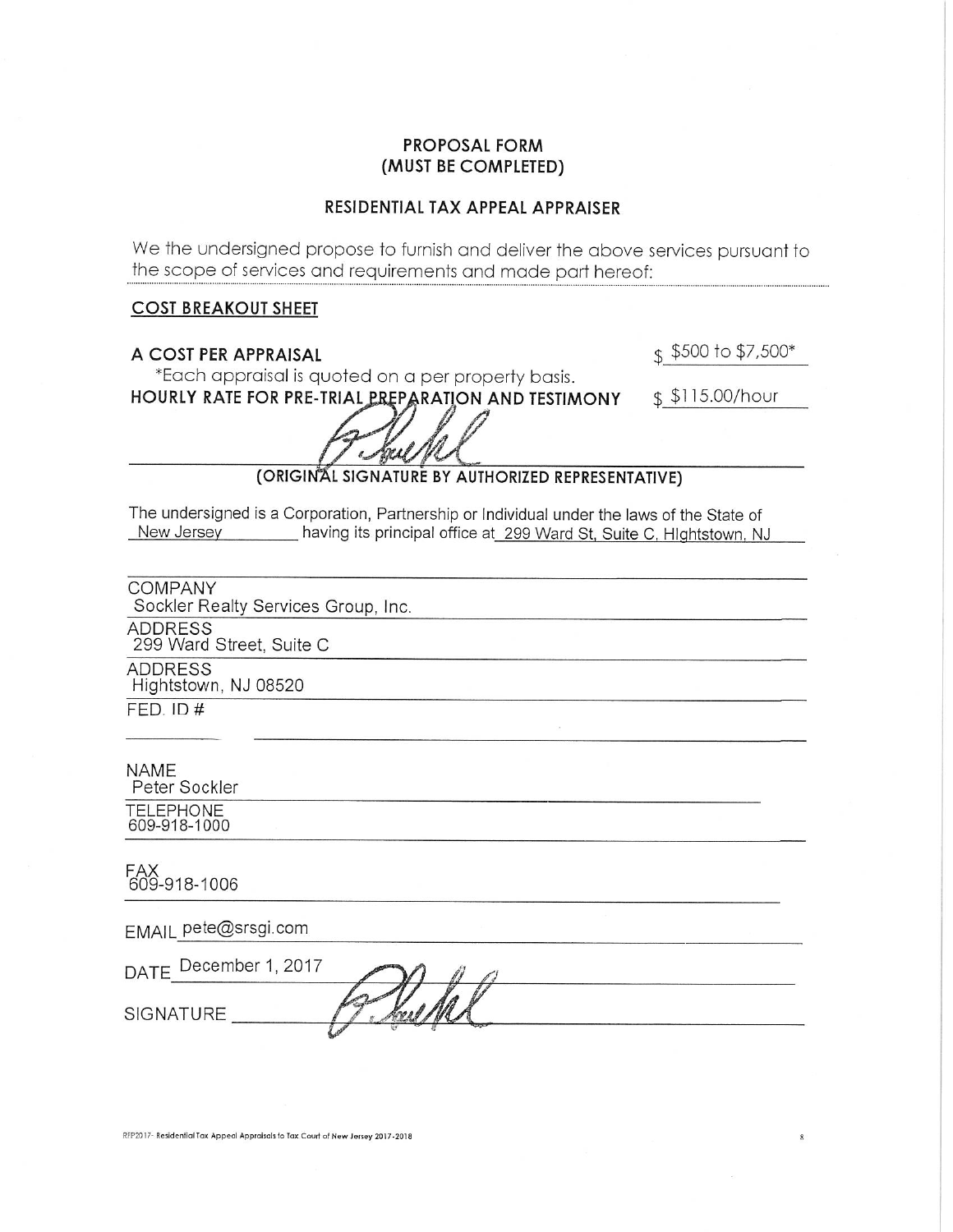## **PROPOSAL FORM** (MUST BE COMPLETED)

# RESIDENTIAL TAX APPEAL APPRAISER

We the undersigned propose to furnish and deliver the above services pursuant to the scope of services and requirements and made part hereof:

**COST BREAKOUT SHEET** 

A COST PER APPRAISAL

 $$750.00$ 

HOURLY RATE FOR PRE-TRIAL PREPARATION AND TESTIMONY  $$125.00$ 

(ORIGINAL SIGNATURE BY AUTHORIZED REPRESENTATIVE)

The undersigned is a Corporation, Partnership or Individual under the laws of the State of New Jersey having its principal office at 6 Commerce Drive, Cranford, NJ 07016

| Associated Appraisal Group, Inc. |
|----------------------------------|
| COMPANY                          |
| 6 Commerce Drive                 |
| ADDRESS                          |
| Suite 303                        |
| <b>ADDRESS</b>                   |
| Cranford, New Jersey 07016       |
| FED. ID#                         |
|                                  |
| <b>NAME</b>                      |
| Sequoia Blair                    |
| <b>TELEPHONE</b>                 |
| $(908)$ 967.6137                 |
|                                  |
| <b>FAX</b>                       |
| $(908)$ 967.6376                 |
| EMAIL sequoia@njaag.com          |
|                                  |
| DATE 30-November-2017            |
| SIGNATURE                        |
|                                  |
|                                  |